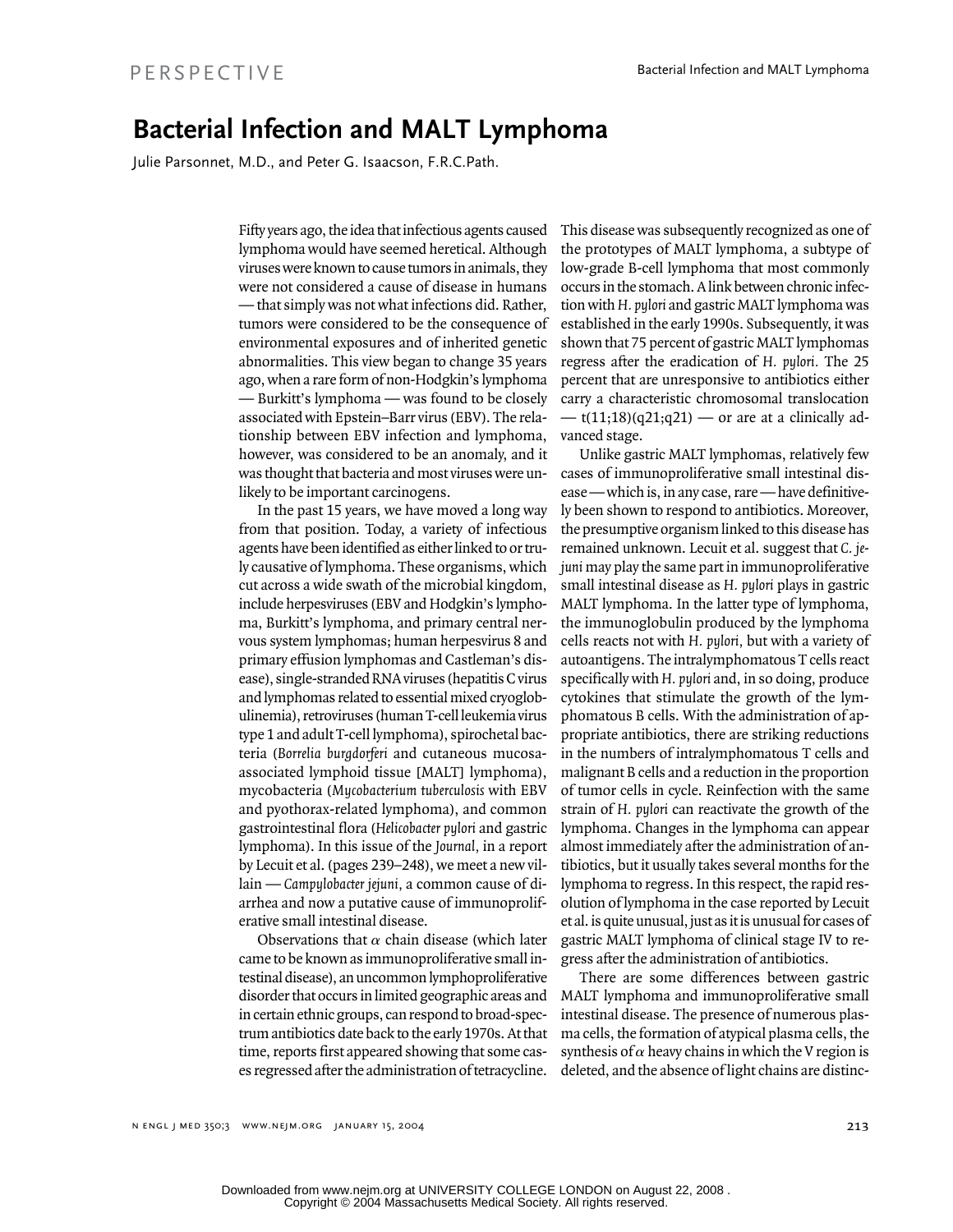

**Figure. The Pathogenesis of Gastric MALT Lymphoma (Panel A) and Immunoproliferative Small Intestinal Disease (Panel B).** 

In gastric MALT lymphoma, CD4+ T cells that encounter *H. pylori* antigens displayed by antigen-presenting cells stimulate the proliferation of neoplastic B cells. These B cells synthesize IgM, IgA, or IgG autoantibodies and differentiate to varying degrees into mature plasma cells. *C. jejuni* may play the same part in immunoproliferative small intestinal disease that *H. pylori* plays in gastric MALT lymphoma. However, in response to tissue autoantigens, the lymphoma cells synthesize defective  $\alpha$  heavy chains. The autoantigenic stimulus is consequently uncontrolled, and the result is a continuous differentiation of lymphoma cells into atypical plasma cells. In both these conditions, the removal of the bacterial T-cell stimulus inhibits the proliferation of lymphomatous B cells.

tive features of the latter disease. By contrast, gastric and other MALT lymphomas only infrequently have such extreme plasma-cell differentiation, and most synthesize normal  $\alpha$  heavy chains and light chains. Despite these differences, the pathogenesis of immunoproliferative small intestinal disease and gastric MALT lymphoma are likely to be broadly similar (see Figure). We postulate that in immu-

noproliferative small intestinal disease, infection with *C. jejuni* leads to the recruitment of both B cells and T cells to the intestinal mucosa. An autoreactive B-cell clone emerges whose growth is driven by *C. jejuni*–reactive T cells; possibly owing to genetic factors, this clone secretes abnormal  $\alpha$  heavy chains. The consequence of the secretion of this defective immunoglobulin is an overproduction of plasma